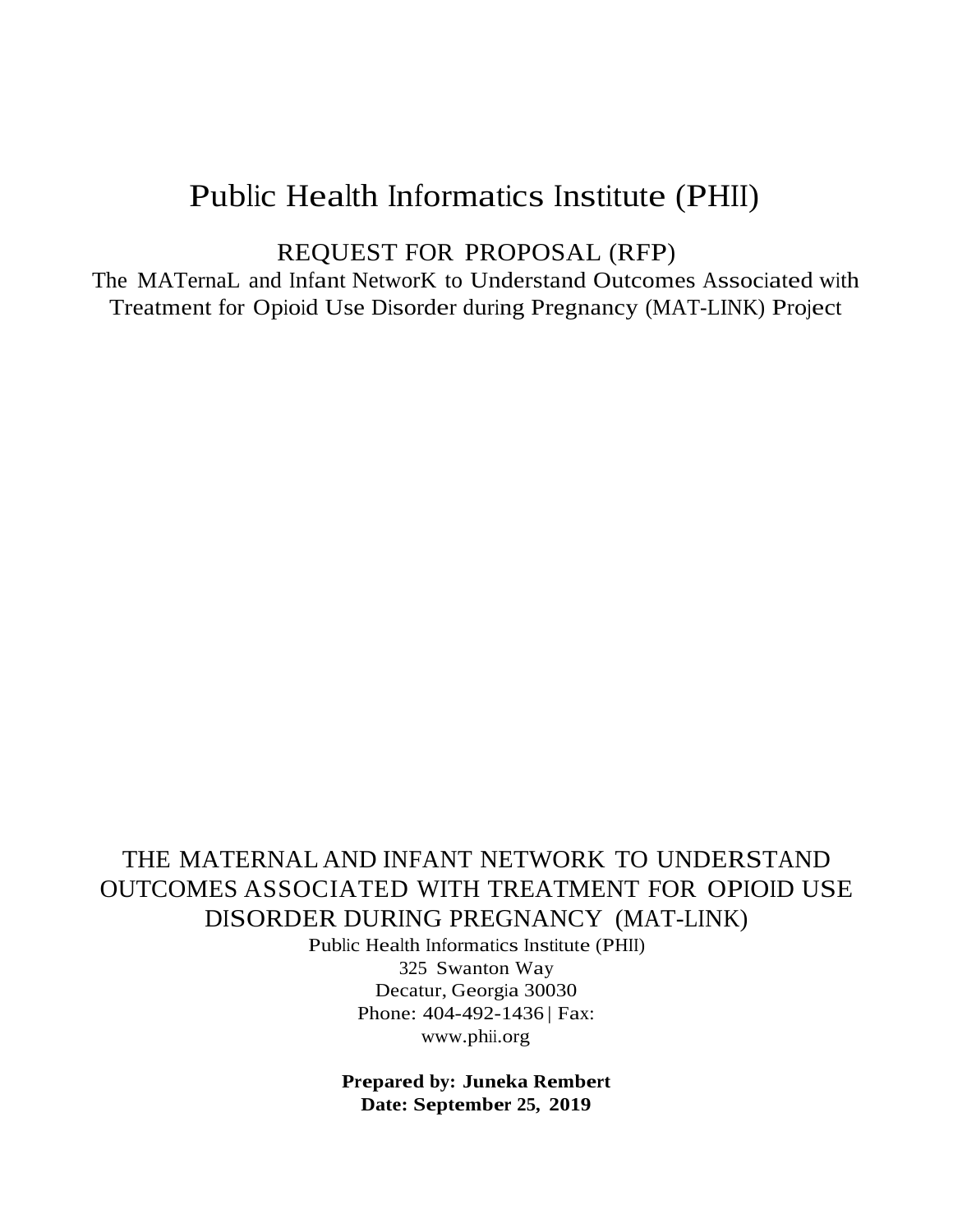#### REQUEST FOR PROPOSAL

#### THE MATERNAL AND INFANT NETWORK TO UNDERSTAND OUTCOMES ASSOCIATED WITH TREATMENT FOR OPIOID USE DISORDER DURING PREGNANCY (MAT-LINK) Decatur - Georgia

### **SUBMISSION DEADLINE: November 15, 2019, 5:00 PM EST QUESTION SUBMISSION DEADLINE: October 4, 2019 PRE-PROPOSAL WEBINAR: October 10, 2019**

All questions may be submitted in written form to:

| <b>RFP Contact Name:</b> | Juneka Rembert                            |
|--------------------------|-------------------------------------------|
| <b>Contact Address:</b>  | 325 Swanton Way<br>Decatur, Georgia 30030 |
| Telephone Number:        | 404-592-1436                              |
| <b>Email Address:</b>    | MAT-LINK@phii.org                         |

After the pre-proposal webinar, all questions and answers can be found a[t https://www.phii.org/blog](https://www.phii.org/blog)

#### **INTRODUCTION**

The Public Health Informatics Institute (PHII) invites and welcomes proposals for the MATernaL and Infant NetworK to Understand Outcomes Associated with Treatment for Opioid Use Disorder during Pregnancy (MAT-LINK) project. All proposals submitted for consideration must be received by the time as specified above under the "SUBMISSION DEADLINE."

#### **APPLICANTS SHOULD NOTE THAT ANY AND ALL WORK INTENDED TO BE SUBCONTRACTED AS PART OF THE BID SUBMITTAL MUST BE ACCOMPANIED BY BACKGROUND MATERIALS AND REFERENCES FOR PROPOSED SUBCONTRACTOR(S) – NO EXCEPTIONS.**

#### **PROJECT AND LOCATION**

The bid proposal is being requested for the MAT-LINK project which is or shall be located at the selected sites locations.

#### **PROJECT CONTACT INFORMATION**

The following individual(s) are the assigned contacts for the following: For questions or information regarding project information, contact:

**Name**: Juneka Rembert **Title**: MAT-LINK Project Director **Phone**: 404-592-1436 **Email**: [Jrembert@taskforce.org](mailto:Jrembert@taskforce.org)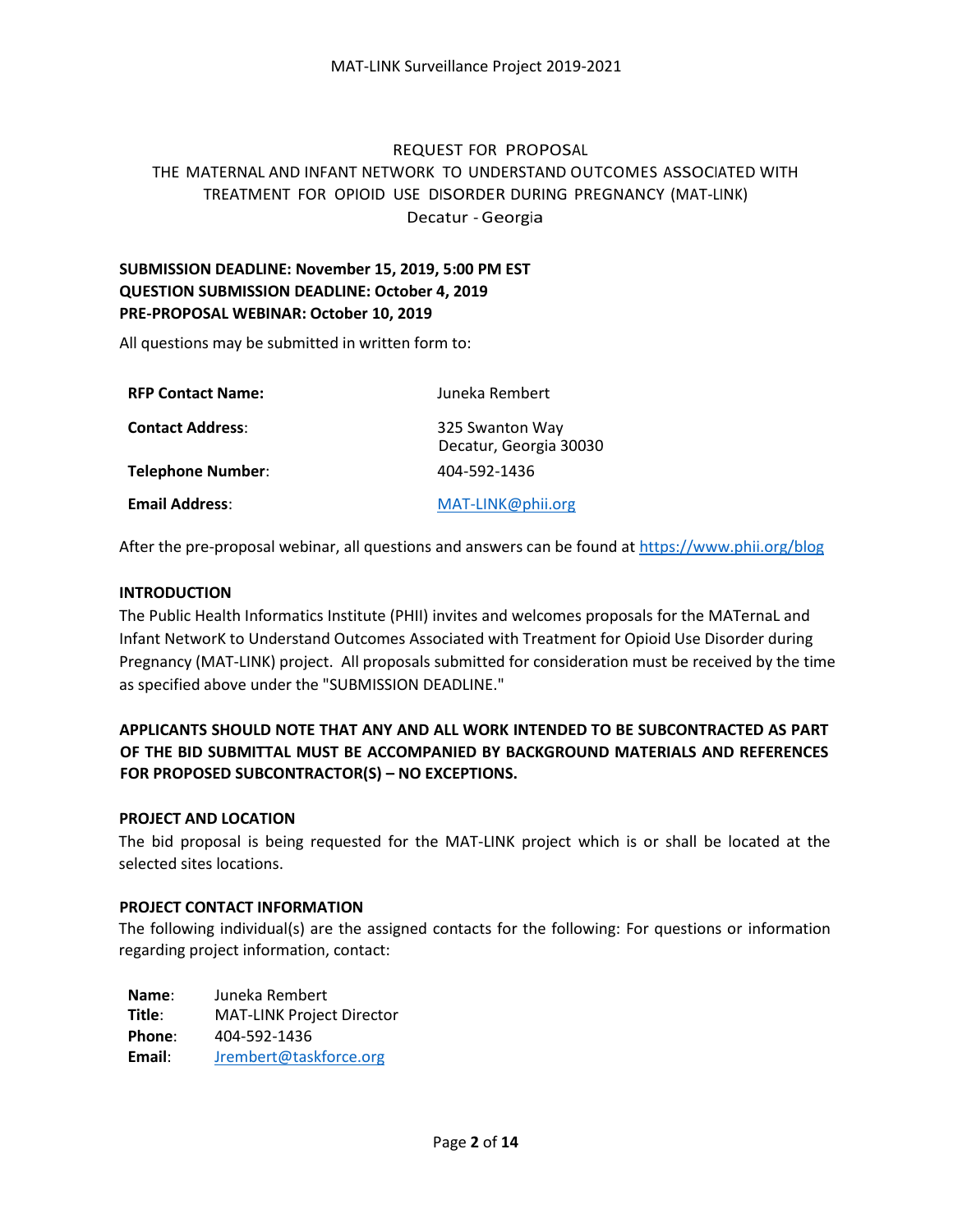**Name**: Michael DeMayo **Title**: MAT-LINK Project Manager **Phone**: 404-592-1409 **Email**: [mdemayo@taskforce.org](mailto:Jrembert@taskforce.org)

#### **BACKGROUND**

 $\overline{\phantom{a}}$ 

From 1999-2014, the prevalence of opioid use disorder (OUD) among pregnant women in the United States quadrupled from 1.5 to 6.5 per 1,000 delivery hospitalizations.<sup>1</sup> Opioid use during pregnancy can cause neonatal abstinence syndrome (NAS) in the exposed infant, and recent evidence suggests that children who are born with NAS may be at increased risk of developmental delays.<sup>2,3</sup> Additionally, opioid use during pregnancy has been associated with other serious health effects, including poor fetal growth, preterm birth, stillbirth and specific birth defects.<sup>4</sup> The developmental trajectory of children with NAS and these other adverse health outcomes has not been systematically studied. The American College of Obstetricians and Gynecologists recommends that pregnant women with OUD be offered an opioid agonist (methadone, buprenorphine) to treat OUD during pregnancy. In some clinical settings, pregnant women may also be offered medically supervised withdrawal (opioid detoxification).<sup>5</sup> There is limited information, however, comparing maternal, infant, and child health outcomes associated with these different treatment regimens during pregnancy.

Public health surveillance and the timely identification of emerging threats that affect pregnant women and infants enables federal, state, tribal, territorial, and local health departments to effectively respond to and prevent adverse pregnancy, infant, and childhood outcomes. Establishing the linkage between maternal, infant and child health records is critical in order to understand the complete characterization of the impact of health threats that pregnant women and their infants face.<sup>6</sup>

In light of the opioid epidemic and its impact on pregnant women and infants, the Public Health Informatics Institute (PHII), in collaboration with the Centers for Disease Control and Prevention (CDC), is developing MAT-LINK which is a surveillance network of clinical sites. MAT-LINK sites will collaboratively improve our understanding of the spectrum of maternal, infant, and child health outcomes following treatment for OUD during pregnancy and help inform best practices for clinical care. MAT-LINK is expected to include clinical sites that are leaders in the field of OUD treatment of

 $1$  Haight SC, Ko JY, Tong VT, Bohm MK, Callaghan WM. Opioid use disorder documented at delivery hospitalization – United States, 1999–2014. *MMWR Morb Mortal Wkly Rep*. 2018;67:845-849.

<sup>&</sup>lt;sup>2</sup> Fill MA, Miller AM, Wilkinson RH, Warren MD, Dunn JR, Schaffner W, et al. Educational disabilities among children born with neonatal abstinence syndrome. *Pediatrics*. 2018:124(3).

<sup>&</sup>lt;sup>3</sup> Oei JL, Melhuish E, Uebel H, Azzam N, Breen C, Burns L, et al. Neonatal abstinence syndrome and high school performance. *Pediatrics*. 2017:139(2).

 $^4$  https://www.cdc.gov/reproductivehealth/maternalinfanthealth/substance-abuse/substance-abuse-duringpregnancy.htm#opioids

<sup>&</sup>lt;sup>5</sup> American College of Obstetricians and Gynecologists. Opioid use and opioid use disorder in pregnancy. Committee opinion No. 711. *Obstet Gynecol.* 20177:130(2): e81-94.

<sup>6</sup> Frey MT, Meaney-Delman D, Bowen V, Yazdy MM, Watkins SM, Thorpe PG, Honein MA. Surveillance for emerging threats to pregnant women and infants. Journal of Women's Health. Aug 2019 http://doi.org/10.1089/jwh.2019.7943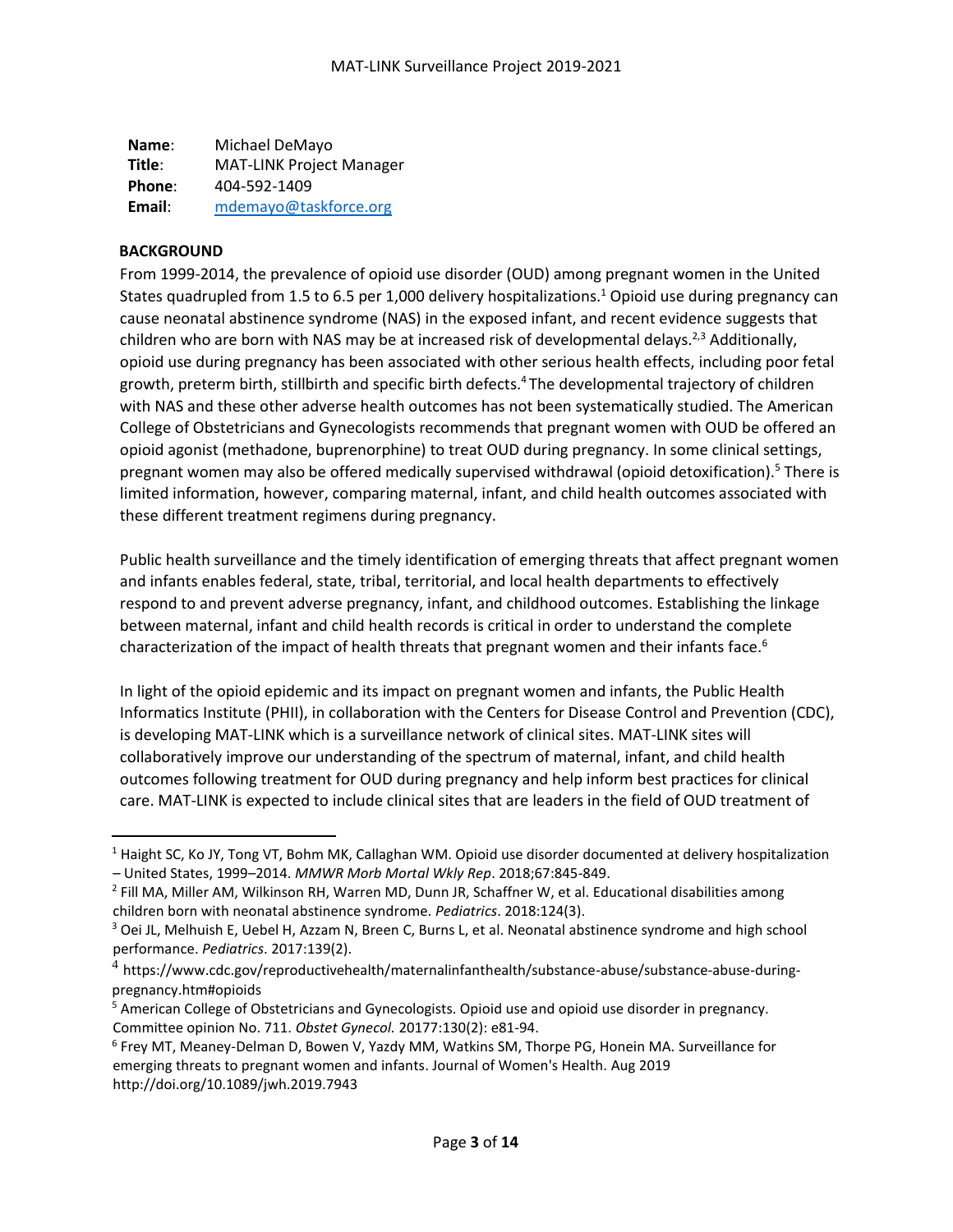pregnant women, and the sites will be instrumental in providing data to inform updated clinical guidance for the care of pregnant women and their infants. Results from MAT-LINK can improve policies, clinical practice recommendations, and clinical decision-making.

#### **PROJECT OBJECTIVE**

MAT-LINK will establish a surveillance network, consisting of 3-5 outstanding clinical sites, to collect existing data on maternal, infant, and child health outcomes associated with treatments for OUD during pregnancy. The sites will join an established project team with PHII and CDC as well as federal agency representatives and clinical and public health partners to collaborate on linked maternal and infant health data collection approaches and analytical priorities. The overall objectives of the project are to:

- Develop a data platform to collect linked maternal and infant data among women treated for OUD during pregnancy; and
- Analyze and disseminate preliminary results to inform patient-centered care for pregnant women with OUD and for infants and children with prenatal opioid exposure.

#### **SITE SELECTION CRITERIA**

Three to five outstanding clinical sites providing treatment to pregnant women with OUD will be selected to participate in the MAT-LINK surveillance project. Sites are expected to be selected by December 2019.

#### **Site Definition**

A site is defined as any entity that has access and authority to share linked maternal, infant, and child health data.

#### **Inclusion Criteria for Eligibility:**

- Demonstrate access to clinical data from pregnant women treated for OUD (medication-assisted treatment (MAT) or detoxification);
- Demonstrate ability to capture data on duration, frequency, and intensity of maternal OUD treatment;
- Demonstrate ability to access and review pertinent demographic, health, referral, medical and other records;
- Demonstrate existing or previously successful linkage or integration of maternal, prenatal, delivery, and newborn hospitalization records;
- Demonstrate authority to share, provide authorization to access, and collaborate on public health surveillance activities;
- Provide data on a minimum of 75 mother-infant dyads;
- Demonstrate ability to provide data on mother-infant dyads that includes a time period not older than deliveries in 2014; and
- Demonstrate licensure or certification of the treatment program.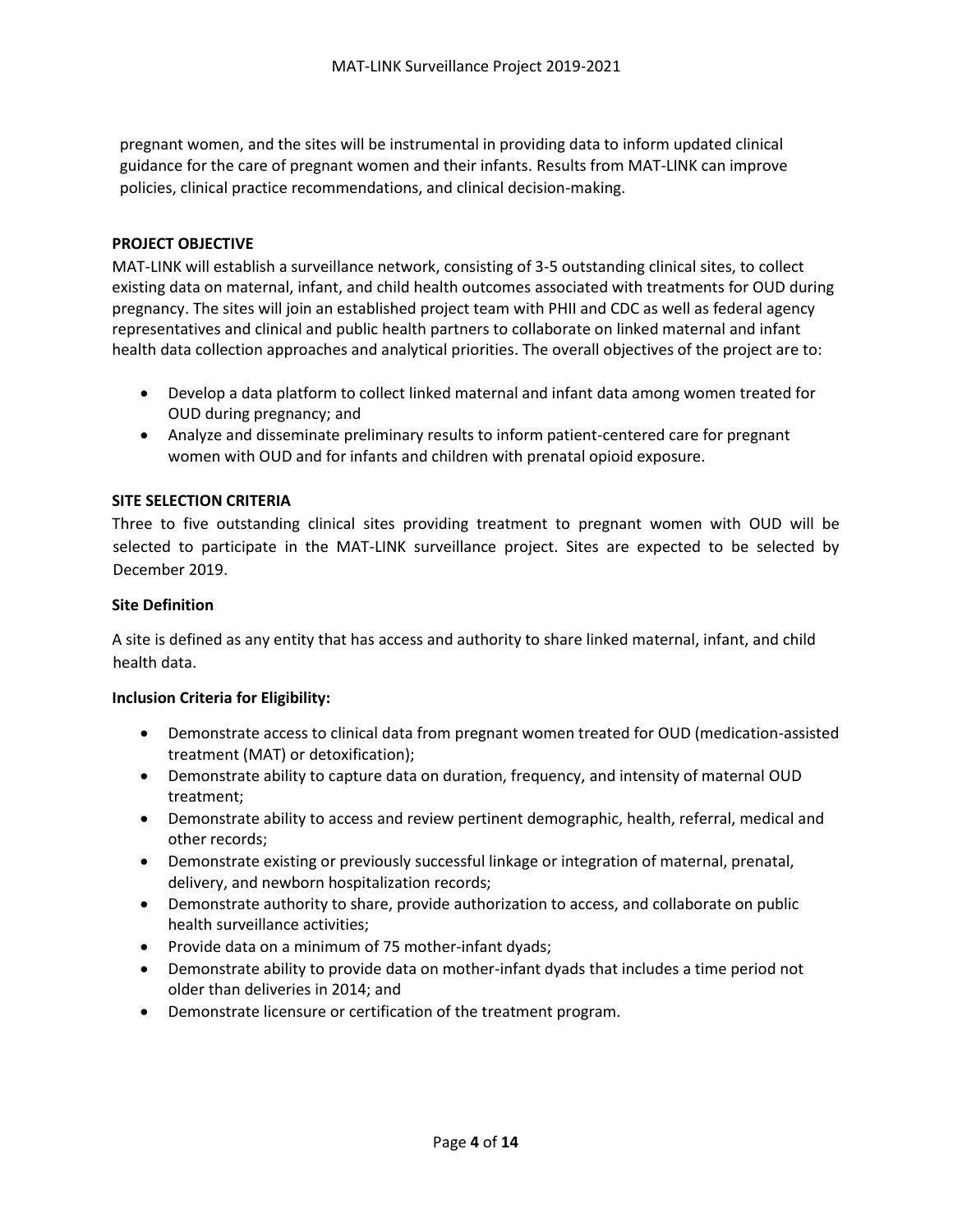#### **FUNDING**

PHII anticipates awarding between 3 - 5 sites with a range of funding per recipient of \$300,000 - \$500,000, for a total amount of \$1,600,000. These awards will have an 18-month project and budget period at initial award. Applicants are encouraged to submit separate budgets based on the following budget periods:

| Budget Period 1 (6 months)  | March 1, 2020 – August 31, 2020     |
|-----------------------------|-------------------------------------|
| Budget Period 2 (12 months) | September 1, 2020 – August 31, 2021 |

#### **PUBLIC HEALTH INFORMATION CONFIDENTIALITY REGULATIONS**

CDC has submitted a request for an Assurance of Confidentiality, consistent with Section 308(d) of the Public Health Service Act (42 U.S.C. Section 242m(d)), to protect identifiable or potentially identifiable data shared by clinical sites. An Assurance of Confidentiality is a formal confidentiality protection for projects conducted by CDC staff or contractors that involve the collection or maintenance of sensitive identifiable or potentially identifiable information. This protection allows CDC programs to assure individuals and institutions involved in research or non-research projects that those conducting the project will protect the confidentiality of the data collected to the greatest extent possible. The legislation states that no identifiable information may be used for any purpose other than the purpose for which it was supplied unless such institution or individual has consented to that disclosure.

#### **SCHEDULED TIMELINE**

The following timeline has been established to ensure that our project objective is achieved; however, the following project timeline shall be subject to change when deemed necessary by management.

#### **MILESTONES DATE**

| <b>RFP Release Date:</b>                                | September 25, 2019       |
|---------------------------------------------------------|--------------------------|
| RFP Pre-Proposal Webinar Questions Submission Deadline: | October 4, 2019          |
| <b>RFP Pre-Proposal Webinar:</b>                        | October 10, 2019         |
| Letter of Intent (encouraged):                          | October 11, 2019         |
| Completed proposals/applications due from sites:        | <b>November 15, 2019</b> |
| Conduct interviews with sites/applicants:               | <b>December 6, 2019</b>  |
| <b>Complete RFP evaluation and site ratings:</b>        | December 13, 2019        |
| <b>Select Sites:</b>                                    | <b>December 20, 2019</b> |
| <b>Contract Negotiation Period Ends:</b>                | <b>February 29, 2020</b> |
| <b>Execute contract with selected sites:</b>            | March 1, 2020            |

#### **PRE-PROPOSAL WEBINAR**

PHII will conduct a pre-proposal webinar on October 10, 2019 to:

- Discuss the background, purpose, scope, terms and conditions and other provisions in the RFP
- Explain the eligibility and application requirements
- Describe the application review process
- Provide an opportunity for interested parties to ask questions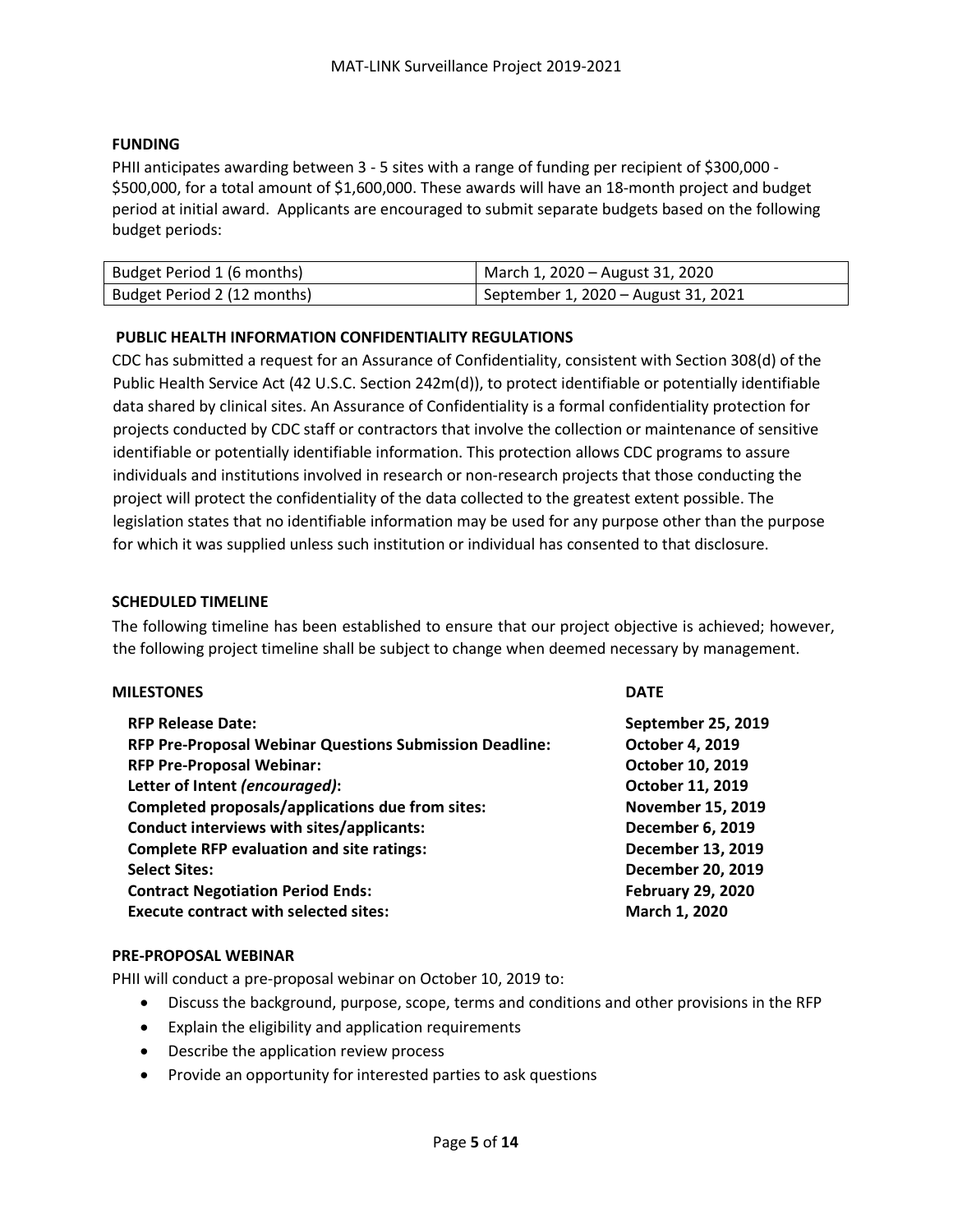Interested applicants can submit questions at any time to [MAT-LINK@phii.org](mailto:MAT-LINK@phii.org) and are encouraged so submit any proposal-related questions by October 4, 2019 to be answered during the pre-proposal webinar.

Further details about the pre-proposal webinar – including the date, time, and instructions for joining – are available at: <https://phii.org/blog/notice-future-funding-opportunity>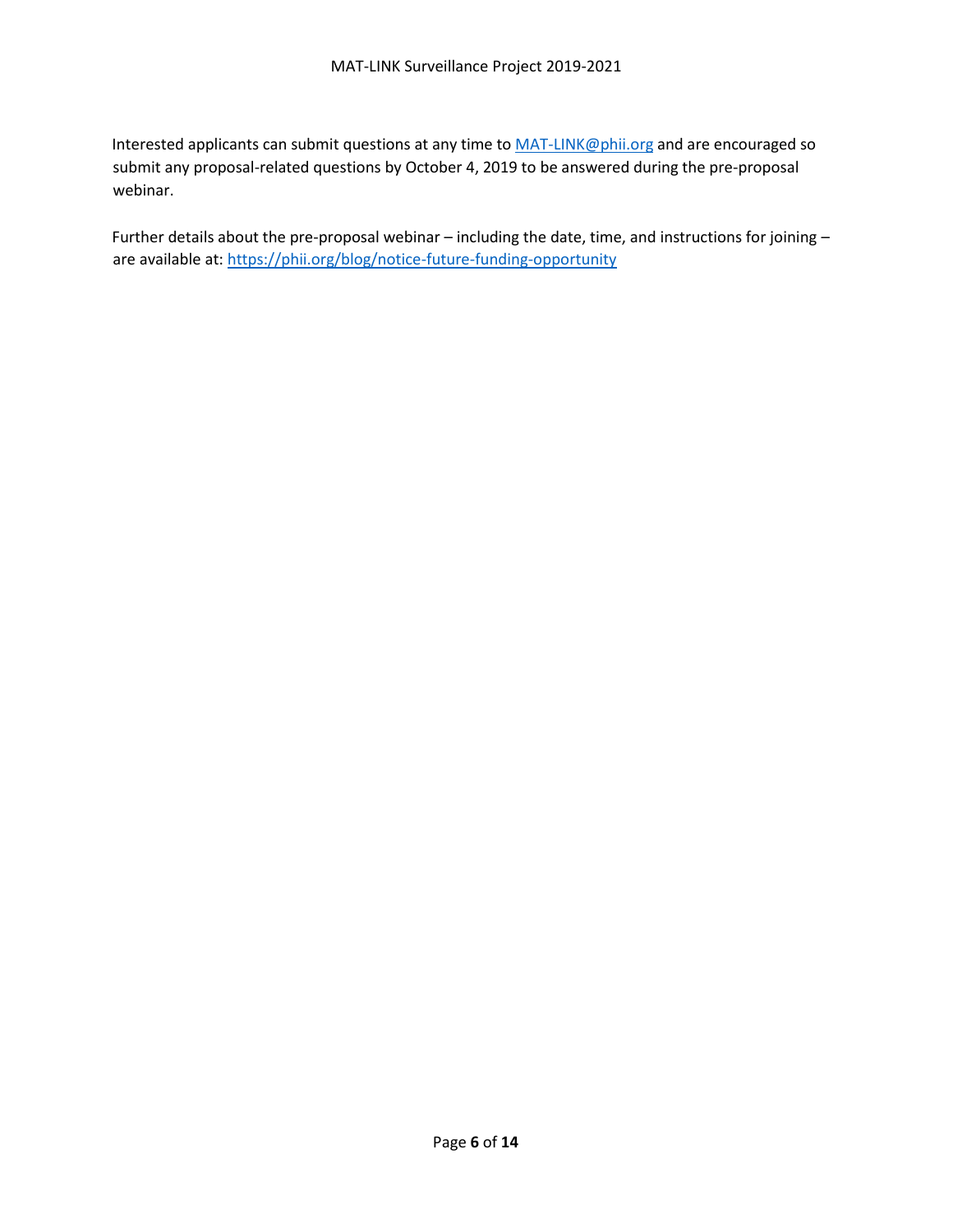#### **PROPOSAL BIDDING REQUIREMENTS**

#### **Project Proposal Expectations**

PHII shall award the contract to the proposal that best accommodates the various project requirements. PHII reserves the right to award any contract prior to the proposal deadline stated within the "Scheduled Timeline" or prior to the receipt of all proposals, award the contract to more than one Bidder, and refuse any proposal or contract without obligation to either PHII or to any Bidder offering or submitting a proposal.

#### **Intent to Submit Proposal**

While not required, all applicants are encouraged to submit a "Letter of Intent" no later than October 11, 2019 informing PHII of their intent to either submit or decline to submit a proposal.

#### **Deadline to Submit Proposal**

All proposals must be emailed to PHII at [MAT-LINK@phii.org](mailto:MAT-LINK@phii.org) no later than **5:00 PM EST on November 15, 2019** for consideration in the project proposal selection process.

#### **Proposal Selection Criteria**

Only those proposals received by the stated deadline will be considered. All proposals submitted by the deadline will be reviewed and evaluated based upon information provided in the submitted proposal. In addition, consideration will be given to cost and performance projections. Furthermore, the following criteria will be given considerable weight in the proposal selection process:

- Proposals received by the stipulated deadline must be in the correct format.
- Applicant's performance effectiveness of their proposal's solution regarding the Project Objective of PHII.
- Applicant's performance history and ability to timely deliver proposed services.
- Applicant's ability to provide and deliver qualified personnel having the knowledge and skills required to effectively and efficiently execute proposed services.
- Overall cost effectiveness of the proposal.

PHII shall reserve the right to cancel, suspend, and/or discontinue any proposal at any time they deem necessary or fit without obligation or notice to the proposing Bidder/contractor.

In addition, funding preference may be given to select sites to maximize the value of the surveillance system for the following:

- Ability to link to existing data sources to gather early childhood information up to two years of age on children born to women treated for OUD to evaluate early child health outcomes;
- Ability to link to data on maternal engagement in counseling, psychosocial, or other nonpharmacological services;
- Ability to capture postpartum maternal treatment data;
- Experience with REDCap and/or Epi Info;
- Diversity of patient population (e.g., socioeconomic, racial/ethnic) / sample size;
- Opioid use burden in local community;
- Geographic diversity across sites (e.g., region of country, rural vs urban, etc);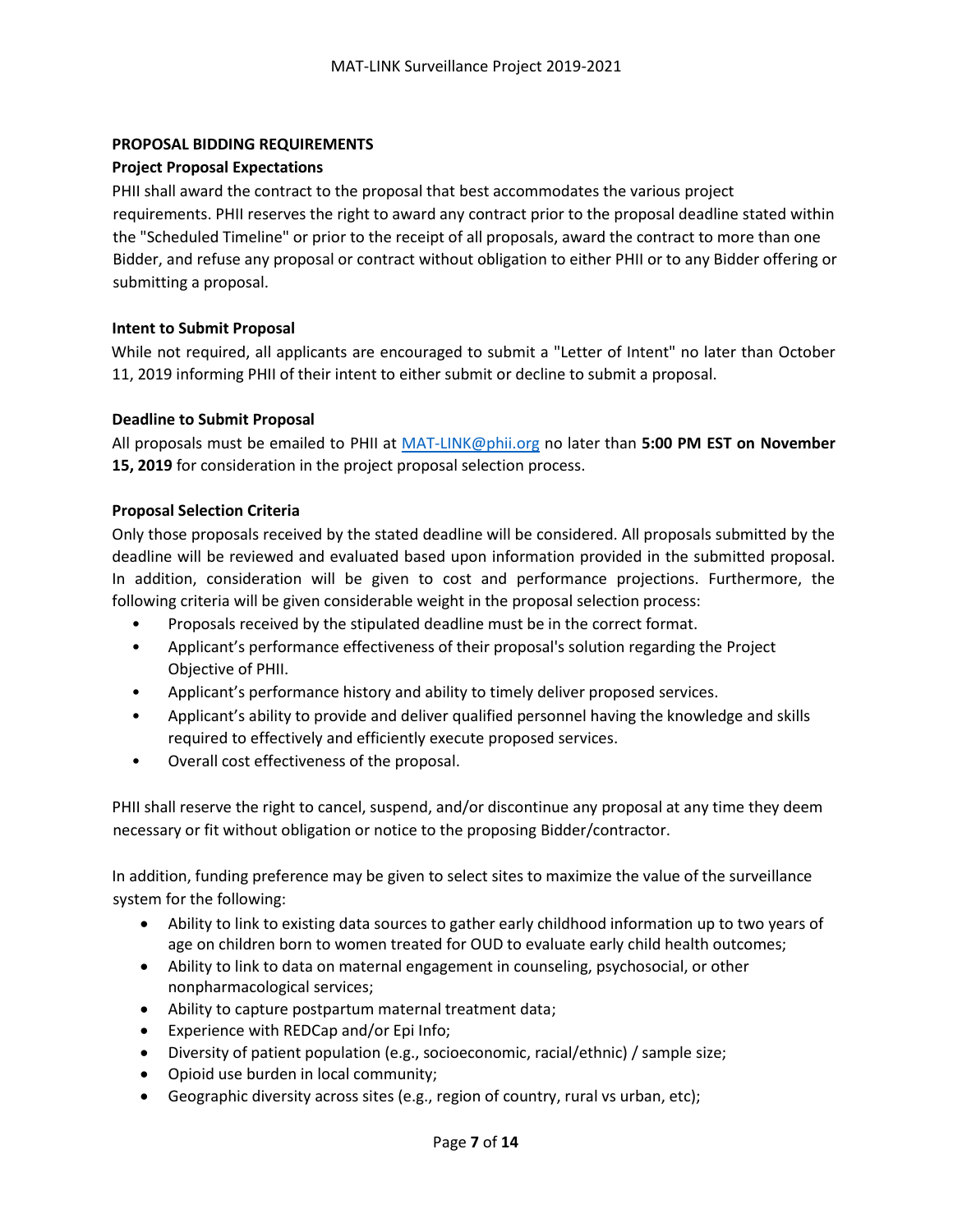- Clinic diversity across sites such as size and inpatient vs. outpatient;
- A high percentage of Medicaid clients to reflect the patient population;
- Treatments offered across sites in order to achieve sufficient sample size for comparisons of methadone and buprenorphine, +/- detoxification; and
- Data quality and completion (% data missing for key variables).

#### **PROPOSAL SUBMISSION FORMAT**

The following is a list of information that the applicant should include in their proposal submission:

#### **Summary of Applicant Background**

- Applicant's name(s)
- Applicant's address
- Applicant's contact information (and preferred method of communication)
- Legal form of bidder (e.g. sole proprietor, partnership, corporation)
- Date applicant's institution formed
- Description of applicant's clinical site in terms of size, range and types of services offered and clientele
- Name of applicant's contractor authorized representative(s)
- Applicant's Federal Employee Identification Number (FEIN)
- Evidence of legal authority to conduct business in healthcare (e.g., license number, etc.)
- Demonstrate access to clinical data from pregnant women treated for opioid use disorder (OUD) (medication-assisted treatment (MAT) or detoxification)
- Demonstrate ability to capture data on duration, frequency, and intensity of maternal OUD treatment;
- Demonstrate ability to access and review pertinent demographic, health, referral, medical and other records
- Demonstrate existing or previously successful linkage or integration of maternal, prenatal, delivery, and newborn hospitalization records
- Demonstrate authority to share, provide authorization to access, and collaborate on public health surveillance activities
- Provide data on a minimum of 75 mother-infant dyads
- Demonstrate ability to provide data on mother-infant dyads that includes a time period not older than deliveries in 2014
- Demonstrate licensure or certification of the treatment program
- Organization chart showing key personnel that would provide services to PHII

#### **Financial Information**

- State whether the applicant or its parent organization (if any) has ever filed for bankruptcy or any form of Reorganization under the Bankruptcy Code.
- State whether the applicant or its parent organization (if any) has ever received any sanctions or is currently under investigation by any regulatory or governmental body.
- Ability to comply with federal financial management requirements and exercise proper stewardship over Federal funds by ensuring that all costs charged to the award agreement are allowable, allocable, and reasonable.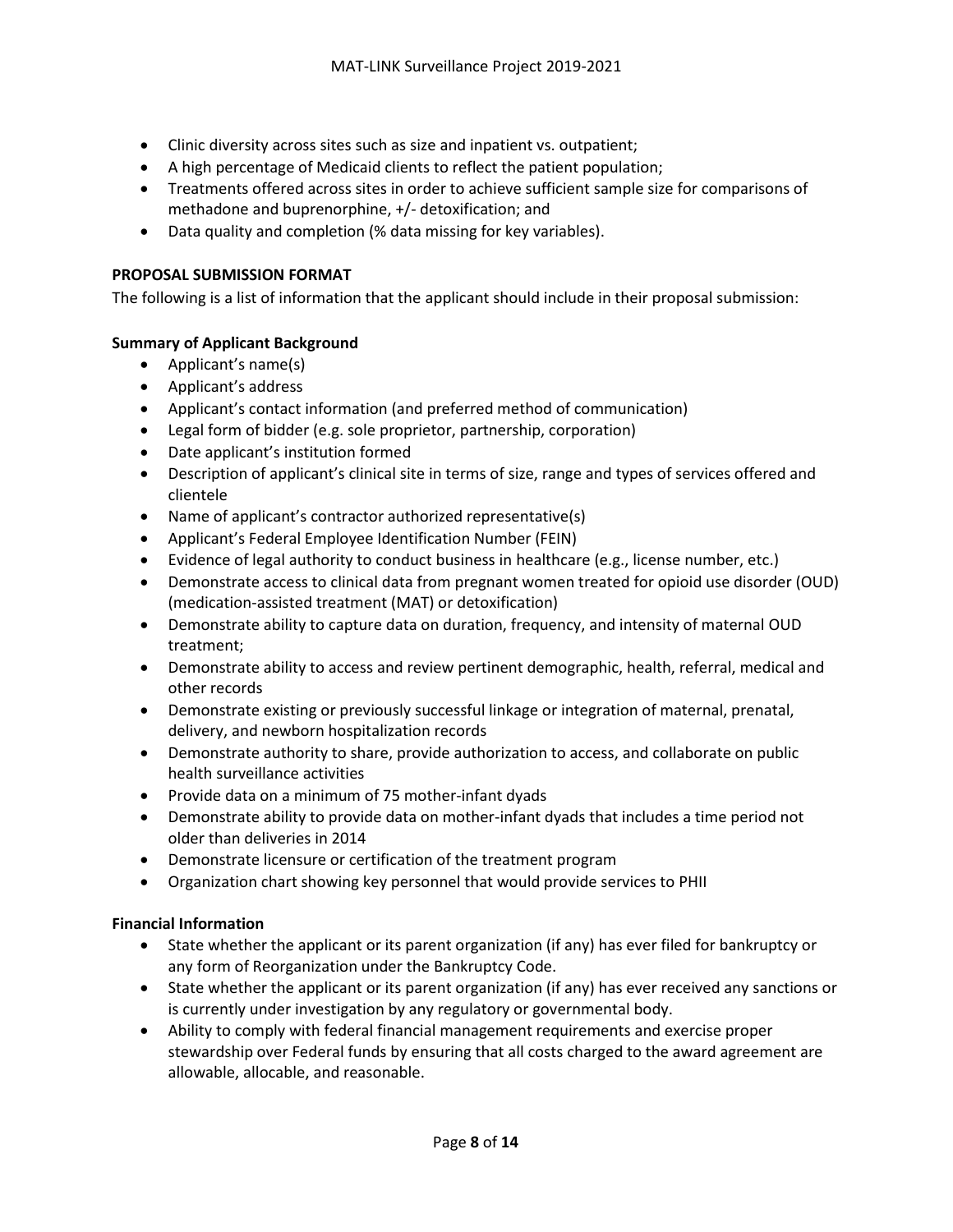#### **Equipment, Service, or Technology**

List any or equipment or services required of a subcontractor, along with a brief explanation. List any accommodation, services, or space required from PHII, along with a brief explanation.

#### **Cost Proposal Summary and Breakdown**

A detailed list of any and all expected costs or expenses related to the proposed project for the years 2020-2022.

Summary and explanation of any other contributing expenses to the total cost. Brief summary of the total cost of the proposal.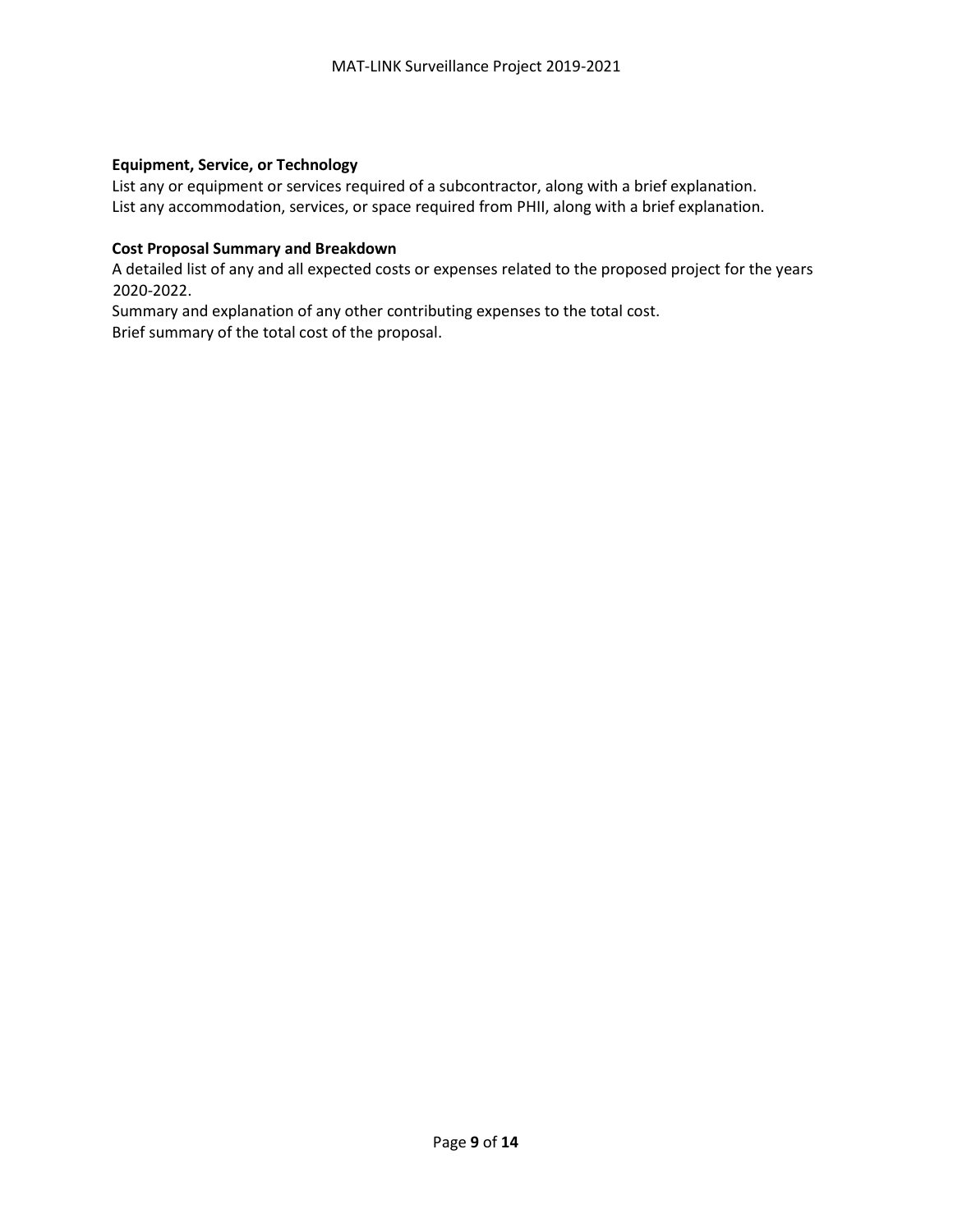# **MATernaL and Infant NetworK to Understand Outcomes Associated with Treatment for Opioid Use Disorder during Pregnancy (MAT-LINK) Request for Proposal Questionnaire**

The Public Health Informatics Institute (PHII) is a program within the Task Force for Global Health, an Emory University affiliate. Our mission is "Improving health worldwide by transforming health practitioners' ability to use information effectively". PHII has partnered with the Centers for Disease Control and Prevention (CDC), National Center on Birth Defects and Developmental Disabilities (NCBDDD) to establish a surveillance network consisting of 3-5 clinical sites to collect data on maternal, infant, and child health outcomes associated with treatment for opioid use disorder (OUD) during pregnancy. The purpose of the RFP is to award clinical sites who have the ability to integrate or link maternal, infant, and child health data and the authority to access and share these data with the CDC.

# Questionnaire

Below are questions regarding current OUD treatment and medication-assisted treatment (MAT) informatics and surveillance processes for mothers and infants. Please complete each question to the best of your knowledge and submit responses to PHII by the RFP deadline of **November 15, 2019, 5:00 PM EST.**

Please feel free to send any questions to **[MAT-LINK@phii.org](mailto:MAT-LINK@phii.org)**

We greatly appreciate your participation!

#### **Please list a contact responsible for the RFP questionnaire responses**

Name: Click or tap here to enter text.

Title/ Role: Click or tap here to enter text.

Email: Click or tap here to enter text.

Phone number: Click or tap here to enter text.

Date questionnaire completed click here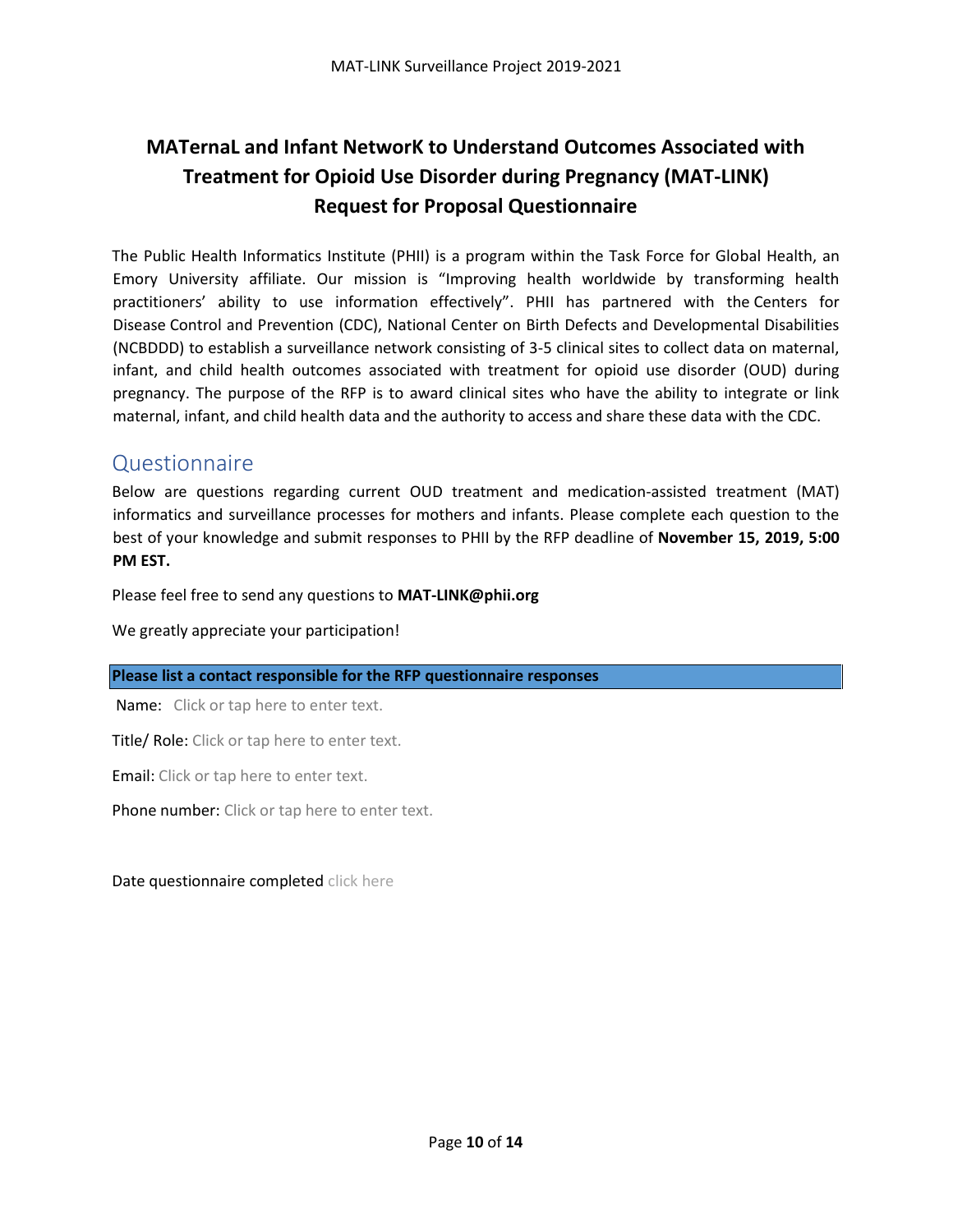# General:

- 1. What city and state/jurisdiction is your health facility located?
- 2. Please describe the population and demographics in your catchment area related to opioid use disorder and pregnancy, including number of births per year, geographic location (urban or rural), percentage of Medicaid patients, racial and ethnic composition of patients, and other socioeconomic indicators.
- 3. Please describe your facility's ability and success in OUD treatment to pregnant women (e.g., publications, collaborations with other treatment centers, or innovative techniques in treatment regimens, etc.).
- 4. How do you currently gather, analyze and/or exchange maternal and infant health information related to the treatment of OUD? How do you define OUD? Please describe.
- 5. Please describe the types of treatment (e.g., MAT (methadone, buprenorphine, naltrexone) and/or detoxification) your health facility offers pregnant women with OUD and specify inpatient and outpatient options for each treatment.
- 6. Please describe all other resources that your health facility offers pregnant women with OUD (e.g., counseling, child welfare services, referral to other care, etc.).

### Resources:

- 7. Please provide a staffing plan for current and potential personnel that would support MAT-LINK at your health facility, including names, qualifications, roles, and percentage of time commitment for each person. Please include CVs (limited to 2 pages each) for key personnel as well as your organizational chart with your final proposal submission.
	- a. Specify the roles/titles of individuals responsible for data management (e.g., surveillance manager, IT/informatics specialist, data entry, reporting, quality assurance, etc.).
- 8. What are the roles of the relevant external stakeholders associated with requesting, processing, and receiving maternal-infant health data associated with OUD treatment from your health facility? Please list.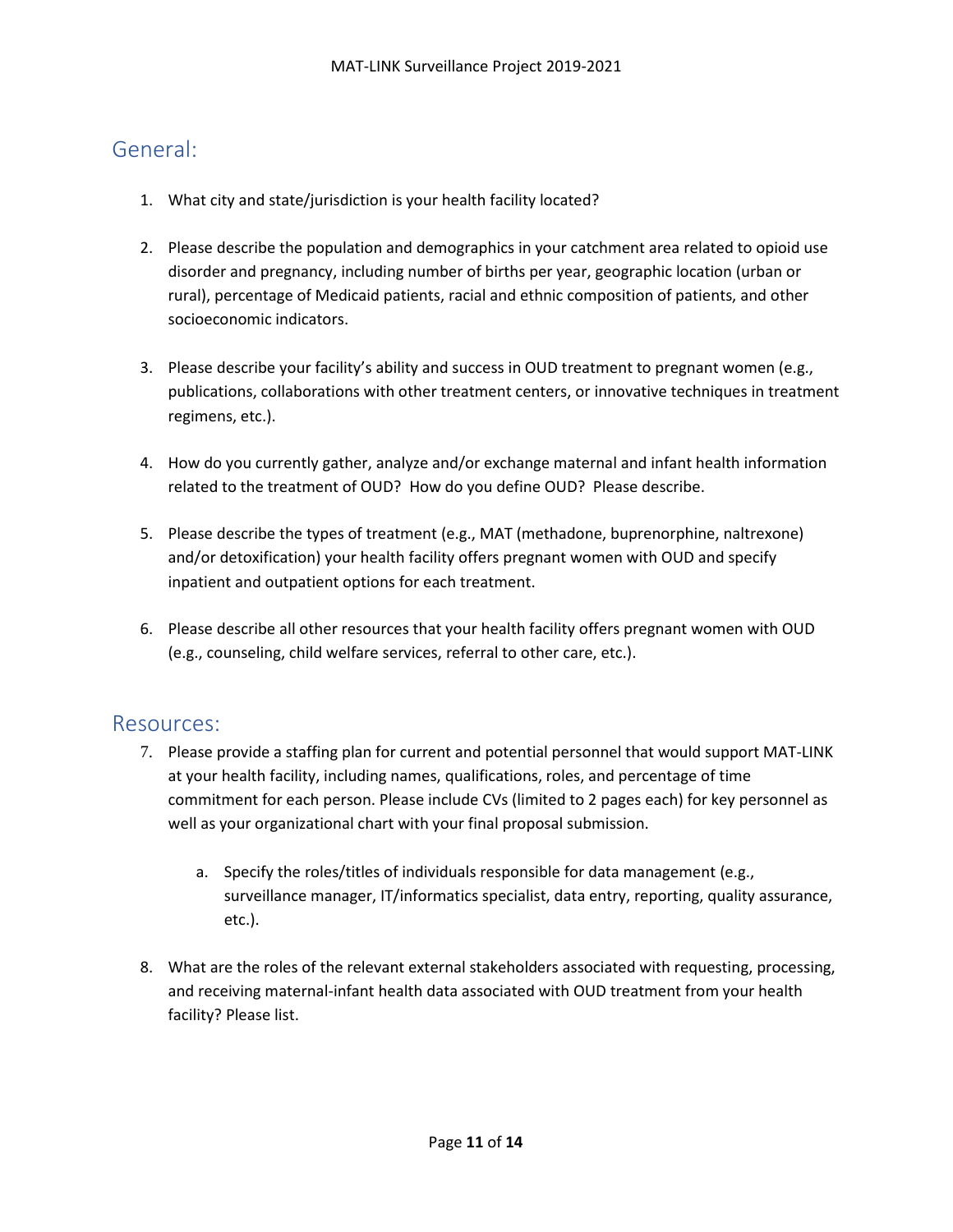# Information Tools:

- 9. Does your institution have an existing information tool for collecting maternal and infant health information associated with OUD treatment for pregnant women (e.g., Electronic Health Records, Surveillance System)?
	- a. If a tool exists, please list its name and describe the current functions of the tool.
	- b. Who has access to the tool?
- 10. Does your organization host the tool internally or use an external cloud provider hosting service?
- 11. Do you have the ability to link infant health records with the records of the pregnant women who received OUD treatment at your health facility?
	- a. If so, how is this done (e.g., does the tool automatically create a linked dependent record to the mother record or are records manually linked using an external analysis tool or some other process?)?
- 12. Do you have the ability to link infant or early childhood health records with the records of the pregnant women who received OUD treatment at your health facility?
	- b. If so, how is this done (e.g., does the tool automatically create a linked dependent record to the mother record or are records manually linked using an external analysis tool or some other process?)?
	- c. Up to what age is child health records linked?
	- d. What data sources are linked that capture birth outcomes or services after the initial birth hospitalization?
- 13. If applicable, please describe your facility's experience in using REDCap and/or Epi Info.
- 14. What external systems (current or future) integrate with the tool? Please list all tool types and names (e.g., EHR, ELR, eCIR, etc.).
- 15. What tool(s) are currently being used to collect, aggregate, and link OUD treatment data and mother and infant and child health outcomes (e.g., EHR, SAS, MS Access, etc.)? Please list them and what they are used for.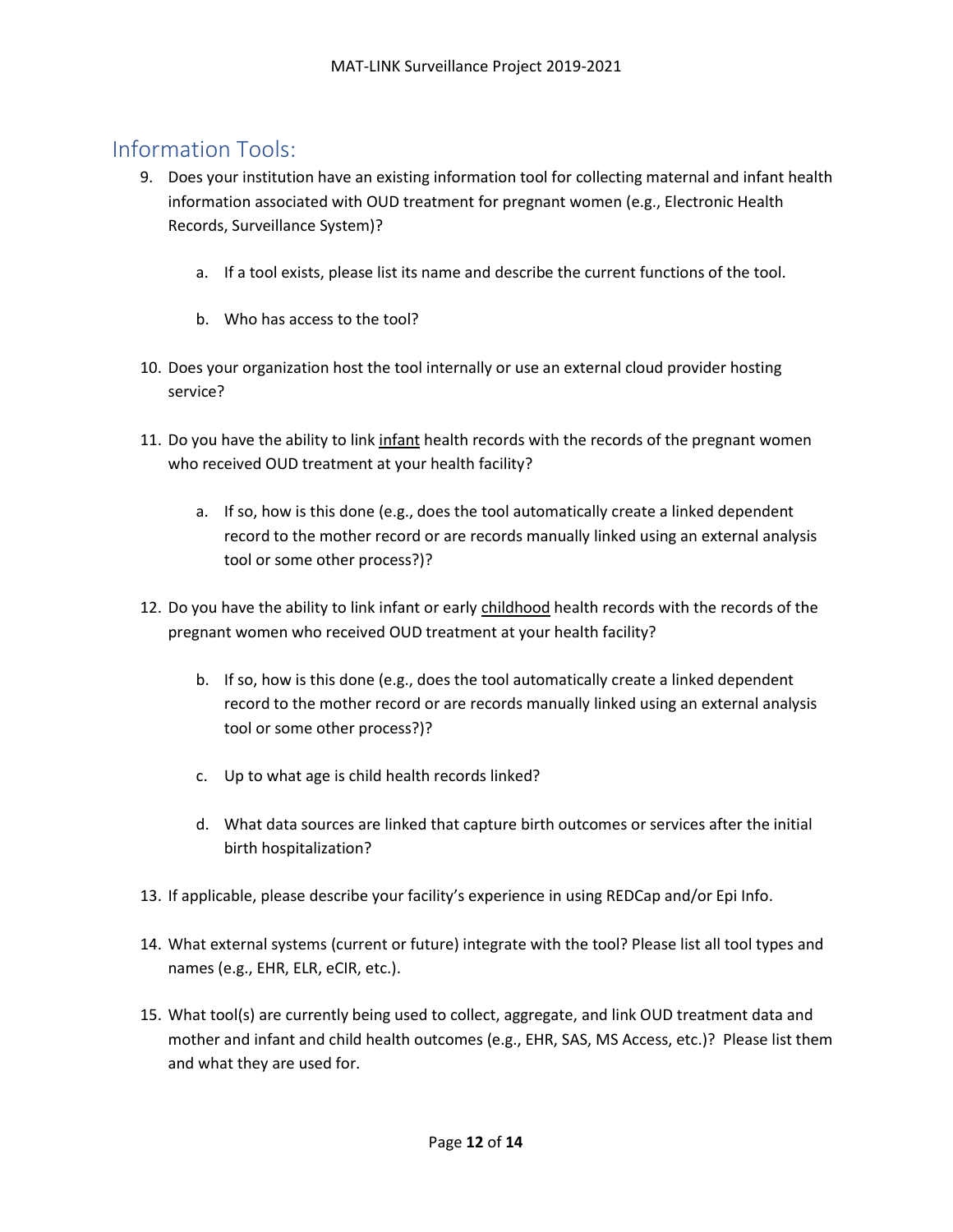a. How often is this information updated?

### Data:

- 16. In total, how many beds are available at your health facility for your OUD treatment program? Please specify inpatient/outpatient.
	- a. How many beds are available for OUD treatment for pregnant women?
- 17. On average, how many pregnant patients in total do you see monthly?
- 18. On average, how many OUD patients do you see monthly?
	- b. Of the total OUD patients, how many are pregnant women?
- 19. Do you have the ability to pull retrospective linked maternal-infant data?
	- c. If so, how many maternal-infant dyads records do you have access to for each year from 2014 (date of delivery) until present?
- 20. Which data variables do you collect or have access to? Please see example variables below and check all that apply.

| <b>Maternal health</b><br>(Prenatal and<br>postpartum) |                                                          | <b>Obstetrical (At</b><br>delivery) |                      | Newborn/Infancy (Up to 6<br>months) |                                              | Infant/Early Childhood (≤2 years<br>of age) |                                         |
|--------------------------------------------------------|----------------------------------------------------------|-------------------------------------|----------------------|-------------------------------------|----------------------------------------------|---------------------------------------------|-----------------------------------------|
|                                                        | Date of birth                                            |                                     | Parity,<br>gravidity |                                     | Date of birth                                |                                             | Clinical diagnoses                      |
|                                                        | Types of<br>treatment<br>$(e.g., MAT$<br>and/or detox)   |                                     | Prenatal care        |                                     | NAS diagnosis                                |                                             | Well child visits                       |
|                                                        | Duration,<br>frequency,<br>and intensity<br>of treatment |                                     | Pregnancy<br>loss    |                                     | Birth weight                                 |                                             | Referrals to specialty<br>care services |
|                                                        | Dates of<br>admission<br>and discharge                   |                                     | Preterm birth        |                                     | <b>Birth defects</b>                         |                                             | <b>Emergency department</b><br>visits   |
|                                                        | Dates of<br>treatment                                    |                                     | Mode of<br>delivery  |                                     | Neonatal intensive<br>care unit<br>admission |                                             | Growth and<br>developmental             |